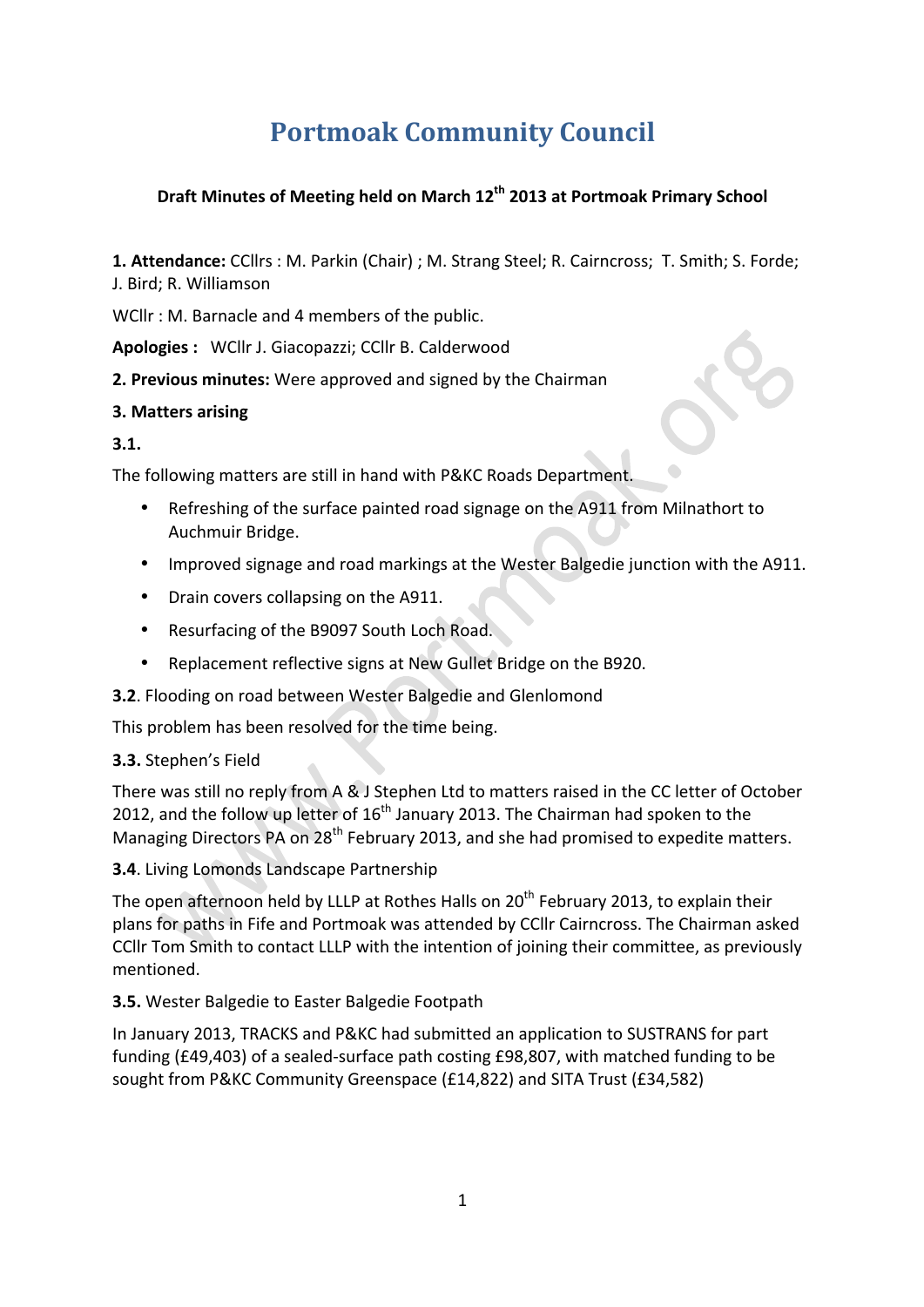The Chairman had written to all concerned parties, including the P&KC Access Officer, to stress the need for this vital piece of missing infrastructure, and had confirmed the CCs support. Mr George Lawrie of TRACKS is to report on the progress of this application at the April 2013 meeting of the CC. The Chairman was still in touch with the Climate Challenge Fund in respect of possible alternative funding for this project.

#### **3.6.** Opening of the Wash House – Scotlandwell

After a long period of restoration, Scotlandwell in Bloom will be holding a grand re-opening of the Scotlandwell Wash House on Wednesday 27<sup>th</sup> March, at the Well Green, between 2pm and 3.45pm. The CC will be represented by CCllrs Susan Forde and Malcolm Strang Steel. The CC congratulated all those involved with this project.

#### **3.7.** HGV Traffic in Portmoak

Elizabeth Smith MSP was unable to attend the CC meeting so the Chairman reported on her behalf. Following her attendance at the December 2012 meeting of the CC, Elizabeth had met with Mr Phil Flanders of the Road Haulage Association on  $6<sup>th</sup>$  February 2013, and also with other relevant organisations, following receipt of useful information from our four Ward Cllrs. Transport Scotland is due to combine its website freight and traffic sections so that all are aware of others movements. The RHA  $-$  a national body - has enquired about pilot studies in England, which indicate that there are moves to improve signage in areas similar to ours at Portmoak, and to develop a purpose-made HGV satellite navigation system for HGVs. Discussions between Transport Scotland, the RHA, and P&KC are on-going.

Elizabeth had asked if the CC could provide the names of transport companies who use the A911, as the HGV Association is generally co-operative if told about any problems that their members may cause. She has contacted Portmoak residents who responded to her traffic survey, and some have responded with names that have been passed to the RHA.

There is government interest in the dangers of HGVs in small villages, following the accident and loss of life at Fairlie, in Ayrshire, after a HGV collided with a house.

Elizabeth will again be meeting Phil Flanders of the RHA at Holyrood, and will report further.

WCIIr Barnacle informed the CC that P&KC were to shortly hold a meeting to review road classifications throughout the Council area.

**3.8.** Car Park at Moss Road, Scotlandwell

The CC is still working on the provision of a car park at Moss Road. This item will be on the agenda for the April CC meeting, to be held in Portmoak Hall. It is hoped that there will be a good representation and input from Scotlandwell residents at that meeting.

**3.9.** Locked Gates at Heritage Trail, Levenmouth

It was decided to have a site meeting to determine the facts and review this situation

**3.10.** TRACKS proposed path at Portmoak Airfield.

There was some discussion as to where this path would be situated, and it was decided to leave further discussion until a TRACKS representative was present.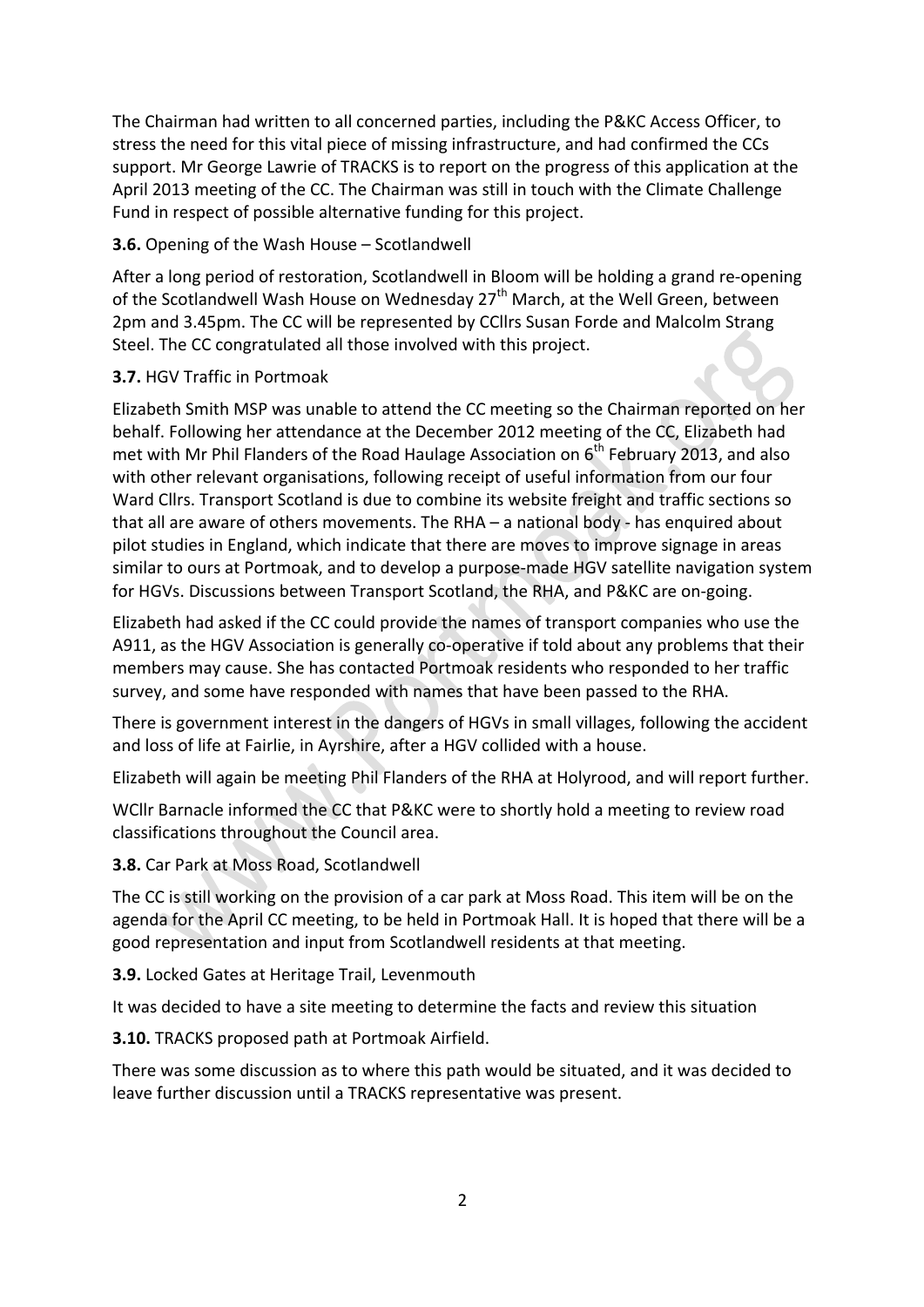## **3.11.** Gritting and Snow Clearing

The Chairman has asked Mr Stuart D'All, Deputy Manager, P&KC Roads Maintenance Partnership, that the Wester Balgedie to Glenlomond road be gritted at weekends, as well as weekdays, and he has also provided the names of private contractors who can be called upon at short notice to assist with snow clearance in Portmoak during a severe snow event.

**3.12.** A911 Access to field north of Woodmarch.

An access from the A911, to a field just north of Woodmarch, has been constructed. The purpose of this access is not known. The CC would determine whether planning permission was required for such an access to a highway.

**3.13.** Traffic problems in Wester Balgedie

The CC is considering methods of preventing the damage caused by agricultural and other traffic to walls and verges in Wester Balgedie. There was also the problem of an already damaged wall, which is near collapse and dangerous.

#### **4. Reports**

#### **Police**

The Police Report had been sent via e mail.

There were no incidents to report.

Speed checks continue within Portmoak.

There has been an increase in rural thefts this year, mainly targeting fuel in remote areas. Operation Purvis aims to specifically tackle these thefts, and will continue indefinitely.

Anyone seeing anything suspicious is asked to record registration numbers, and inform the police, who would welcome any information.

#### **4.1. Treasurers Report**

There had been no income or expenditure during the month, and the Bank balances at  $28<sup>th</sup>$ February 2013 were General account, £417.16 and MBW account, £355.75 Total £772.91

#### **4.2. Roads and Paths**

Nothing more than already dealt with.

#### **4.3. Planning**

13/00278/FLL Removal of extension, and erection of sun room; 2, The Crescent, Scotlandwell. No objection to this application.

This was the decision of the whole Community Council

13/00401/FLL Arnot Tower; Erection of dwelling-house. A new application based on a previous application to which the CC had not objected. The CC will consider this application.

It was noted that P&KC does not inform Community Councils of planning applications for advertising signs.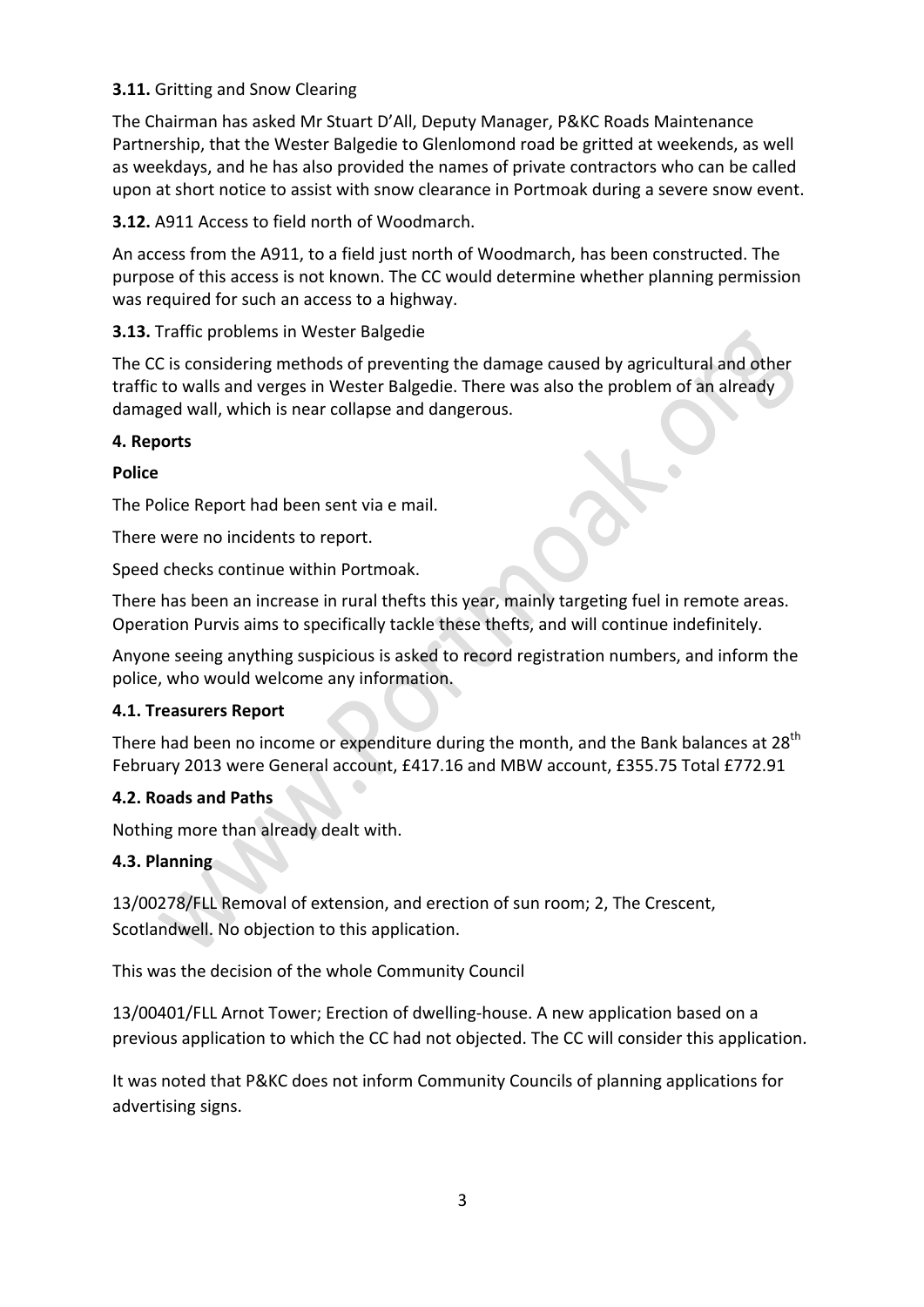There was discussion about the statistics used by P&KC when determining future demand for housing. CCllr Forde suggested that P&KC could be using information that was out of date and based on the 2001 Census. WCllr Barnacle assured the CC that the latest information from other sources, such as the Office of National Statistics, was used.

## **4.4. Local Development Plan**

The CC was considering, and may comment on those Schedules relevant to Portmoak, which had been submitted by P&KC to the Government's Reporters. A letter may also be sent to widen the context of those Schedules.

## **4.5. Ward Cllr Reports**

WCllr Barnacle confirmed that following the P&KC submission of the proposed LDP, and accompanying Schedules, two Reporters had been appointed. He would be writing to these Reporters to express his view that certain issues raised during the LDP consultation period had not been reflected in the Schedules, and he was concerned that the consultation process had been inappropriately accelerated.

He considered that there had been a lack of dialogue between the political groups involved with confirming the P&KC budget.

He understood that the problems of resurfacing the South Loch road (B9097) would be addressed, although the positioning of blind summit signs remained unresolved.

He had attended a meeting about the proposed HS2 rail line which is to terminate at Leeds and Manchester. He had learned from this meeting that train journey times within central Scotland exceeded accepted standard journey times.

#### **5. AOCB**

5.1 View of Wellside Park Development from Well Green**.** 

Cllr Forde said that this view was untidy, and considering the impending opening of the Wash House, she asked if anything could be done to improve the situation, such as by screening the north boundary of the Wellside building site.

WCllr Barnacle said that there was a P&KC enforcement officer who could instruct individuals and companies to maintain certain standards. It was however decided that initially the Chairman would contact the developer, to discuss and resolve this problem.

#### 5.2 Broadband Speeds.

The Chairman is presently investigating Broadband speeds within Portmoak with a view to improving these. Any residents who have an interest in this subject are asked to contact him.

5.3 Ground Maintenance Reductions by P&KC.

CCIIr Cairncross queried the basis on which P&KC had made these decisions. For example, maintenance for Wester Balgedie had been almost completely removed. The CC would contact P&KC to discover the reasoning behind these decisions.